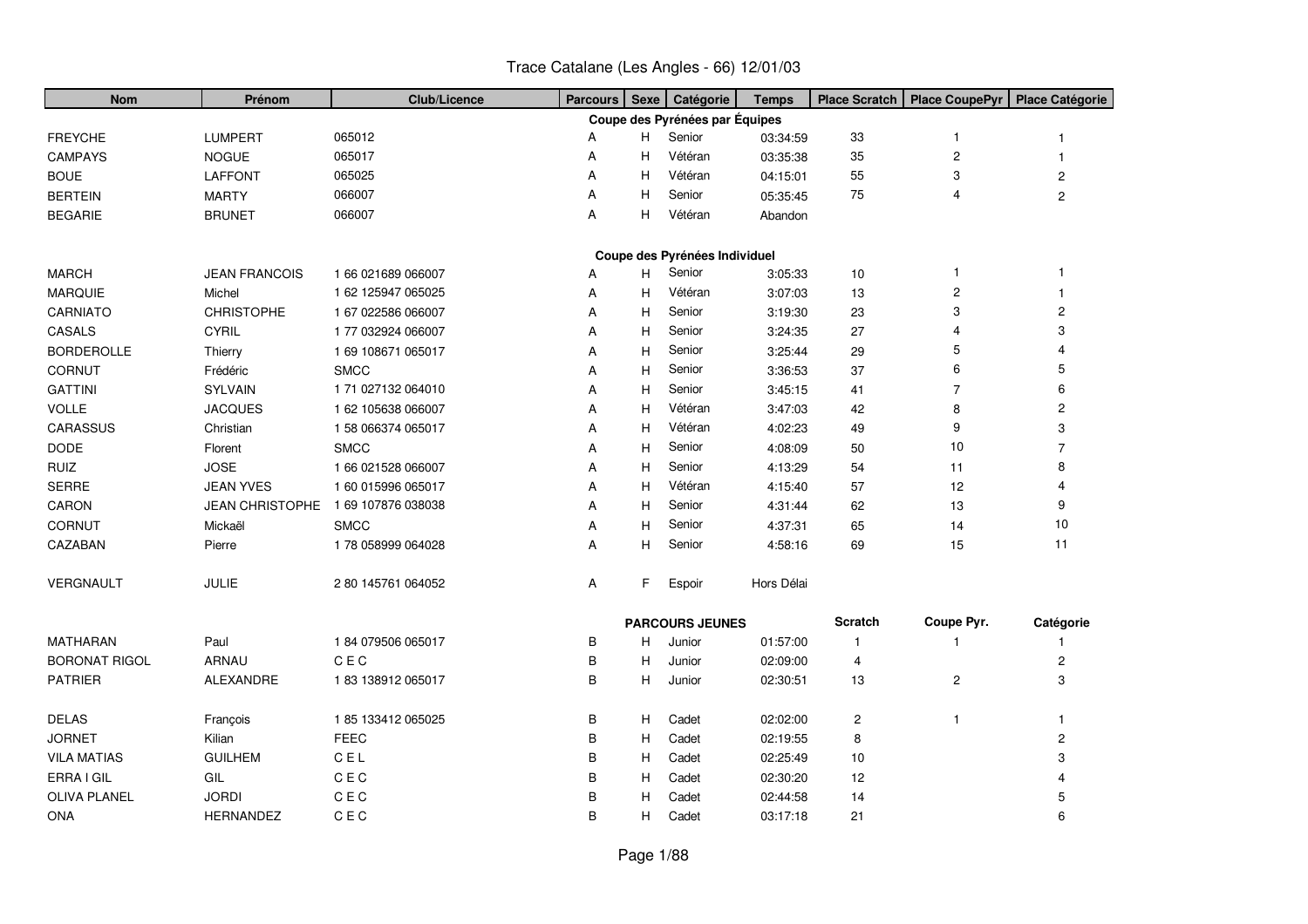|  | <b>PARCOURS PROMOTIONNEL FEMMES</b> |  |
|--|-------------------------------------|--|
|--|-------------------------------------|--|

| ROSSEL ROVIRA         | <b>NADIA</b>    | C P ANDORRA                 | В | Espoir  | 02:12:00 |    |               |
|-----------------------|-----------------|-----------------------------|---|---------|----------|----|---------------|
| <b>GENIS BARDOLET</b> | <b>ELISENDA</b> | UNION EXC DE VIC            | В | Espoir  | 02:27:45 | 11 | $\mathcal{D}$ |
| <b>GARCIA MESA</b>    | <b>RAQUEL</b>   | U E C BARCELONA             | В | Espoir  | 03:49:24 | 22 | 3             |
| <b>JORNET</b>         | Laila           | FEEC                        | В | Minimes | 03:13:55 | 20 |               |
| MASCORT CASTILLO      | <b>IMMA</b>     | C P ANDORRA                 | В | Senior  | 02:17:00 | 6  | 5             |
| DOMINGUEZ PRATZ       | <b>MONICA</b>   | AGRUPACION EXCU DE MUNTANYA | В | Senior  | 02:45:51 | 15 | 6             |
|                       |                 |                             |   |         |          |    |               |

| <b>FERRIOL FLUXIA</b> | <b>GABRIEL</b> | FED BALEARES MUNTANYA | B |
|-----------------------|----------------|-----------------------|---|
| MIRALPEIX ANGLADA     | ARNAU          | UNION EXC DE VIC      | В |
| <b>CAILHOL</b>        | Claude         | 156 086303 031011     | В |
| HERNANDEZ MARTINEZ    | <b>ENRIQUE</b> | U E C BARCELONA       | В |
| <b>LECLERC</b>        | <b>PATRICK</b> | 1 54 006571 066007    | B |
| <b>GIMENEZ</b>        | <b>DANIEL</b>  | C EX ROCA NEGRA       | B |
| ABELLA                | Raymond        | 148 006496 066007     | В |
|                       |                |                       |   |

| <b>PARCOURS PROMOTIONNEL HOMMES</b> |  |  |  |
|-------------------------------------|--|--|--|
|-------------------------------------|--|--|--|

| OL FLUXIA      | <b>GABRIEL</b> | FED BALEARES MUNTANYA | в | н | Espoir  | 02:06:00 |    |  |
|----------------|----------------|-----------------------|---|---|---------|----------|----|--|
| PEIX ANGLADA   | ARNAU          | UNION EXC DE VIC      | в | н | Espoir  | 02:24:40 |    |  |
| JL             | Claude         | 156 086303 031011     | в |   | Vétéran | 02:18:40 |    |  |
| ANDEZ MARTINEZ | <b>ENRIQUE</b> | U E C BARCELONA       | в | н | Vétéran | 02:53:13 | 16 |  |
| RC.            | <b>PATRICK</b> | 154 006571 066007     | в | н | Vétéran | 02:53:30 |    |  |
| IEZ            | <b>DANIEL</b>  | C EX ROCA NEGRA       | в | н | Vétéran | 03:02:55 | 18 |  |
|                | Raymond        | 48 0O6496 066007      | В |   | Vétéran | 03:09:28 | 19 |  |

## **Circuit Préolympic Espagnol**

| <b>ROCA</b>         | Emma          | CEC                            | A | F. | Senior  | 03:29:09 |                |
|---------------------|---------------|--------------------------------|---|----|---------|----------|----------------|
| <b>GARCIA</b>       | Yolande       | <b>FEEC</b>                    | A | F. | Senior  | 04:00:11 | $\overline{c}$ |
| <b>ESPAGNOL</b>     | <b>ROSEE</b>  | UNION EX DE CALANUYA           | A | F. | Senior  | 04:54:16 | 3              |
| VALMANA             | CAROLE        | CEC                            | A |    | Senior  | 05:33:54 | 4              |
| <b>BES</b>          | Christina     | <b>GIRONA</b>                  | A |    | Senior  | Abandon  |                |
| <b>GRAU GARCIA</b>  | <b>RUT</b>    | AGRUPACION EXCU DE MUNTANYA    | A |    | Senior  | Abandon  |                |
| PEREZ               | MANUEL        | <b>GRUP MONTANA LA ACEBEDA</b> | A | H  | Senior  | 02:38:56 |                |
| <b>BES</b>          | TOTI          | <b>ESKI GIRONA</b>             | A | H  | Senior  | 02:49:23 | $\overline{2}$ |
| <b>BARRIO LOPEZ</b> | Juanjo        | <b>CPA</b>                     | A | H  | Senior  | 02:51:45 | 3              |
| <b>ROCA</b>         | Dani léon     | <b>FEEC</b>                    | A | H  | Senior  | 02:56:30 |                |
| <b>MORALES</b>      | CASTRO        | <b>CLUB ALPI ARANES</b>        | A | H  | Senior  | 02:57:02 | 5              |
| <b>GASTON</b>       | <b>ALFONS</b> | C EXCURS MANLLEU               | A | H  | Senior  | 02:57:15 | 6              |
| PELEGRINA           | MANEL         | C P ANDORRA                    | A | H  | Senior  | 02:58:14 |                |
| <b>CASALS RUEDA</b> | Toni          | <b>CPA</b>                     | A | H  | Senior  | 03:03:38 | 8              |
| <b>BILANA</b>       | JUAN          | C P ANDORRA                    | A | H  | Senior  | 03:04:30 | 9              |
| <b>JESUS MARCH</b>  | Armand        | <b>CPA</b>                     | A | H. | Senior  | 03:06:27 | 10             |
| CARDONA             | JUAN          | <b>FEEC</b>                    | A | H. | Vétéran | 03:06:29 | 11             |
|                     |               |                                |   |    |         |          |                |